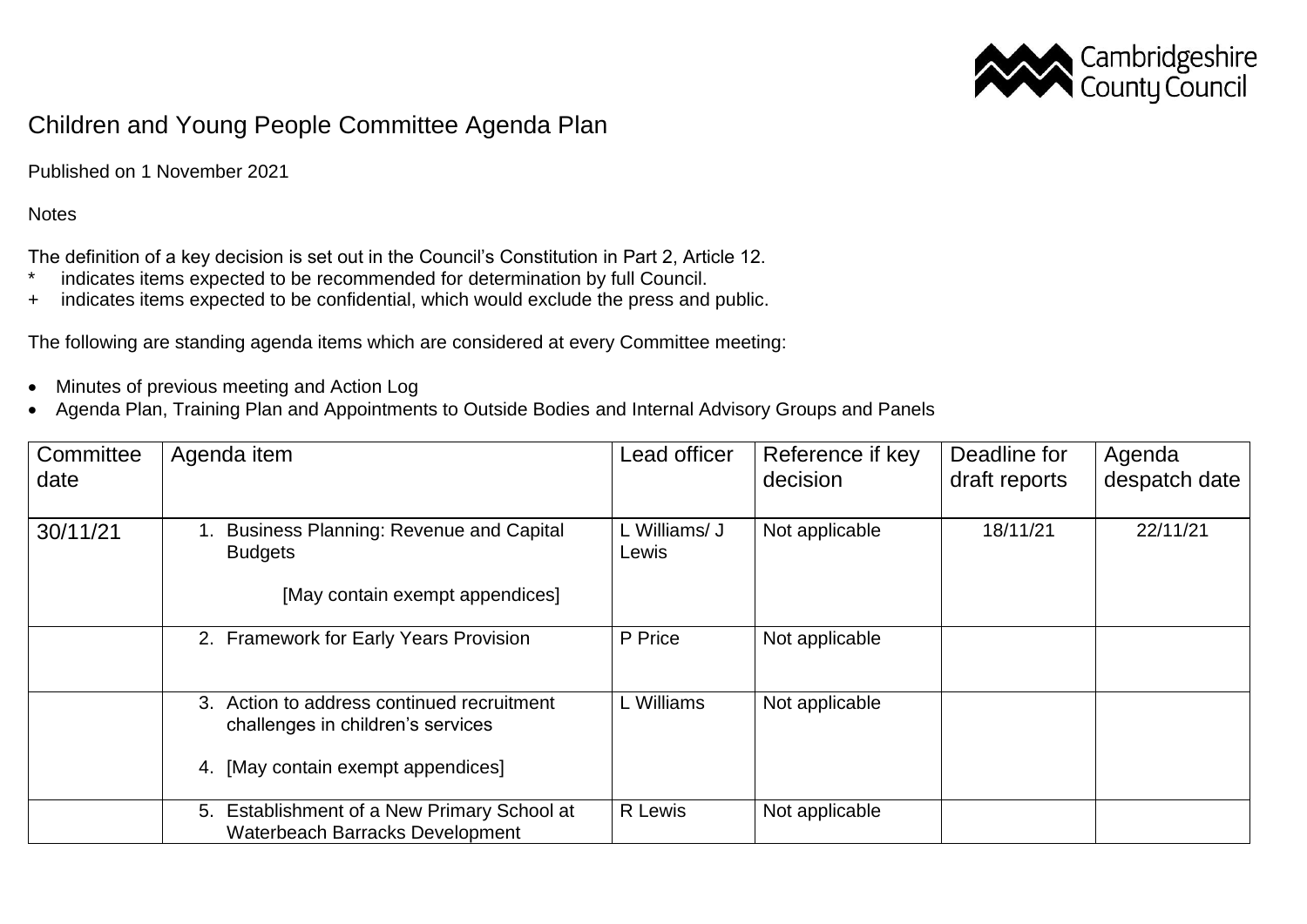| Committee<br>date | Agenda item                                                 | Lead officer | Reference if key<br>decision | Deadline for<br>draft reports | Agenda<br>despatch date |
|-------------------|-------------------------------------------------------------|--------------|------------------------------|-------------------------------|-------------------------|
|                   | 6. Wisbech Secondary School                                 | J Lewis      | Not applicable               |                               |                         |
|                   | 7. Service Director's Report: Education                     | J Lewis      | Not applicable               |                               |                         |
|                   | 8. Finance Monitoring Report                                | M Wade       | Not applicable               |                               |                         |
|                   | 9. Performance Report                                       | H Parkinson  | Not applicable               |                               |                         |
|                   | 10. Schools and Early Years Funding<br>Arrangements 2021/22 | J Lewis      | Not applicable               |                               |                         |
| 18/01/22          | 1. Schools and Early Years Funding<br>Arrangements 2021/22  | J Lewis      | KD2022/004                   | 06/01/21                      | 10/01/21                |
|                   | 2. Annual Customer Services Report                          | J Shickell   | Not applicable               |                               |                         |
|                   | 3. Risk Register                                            | D Revens     | Not applicable               |                               |                         |
|                   | 4. Determined Admissions Arrangements                       | K Beaton     | Not applicable               |                               |                         |
| 01/03/22          | 1. Finance Monitoring Report                                | M Wade       | Not applicable               |                               |                         |
|                   | 2. Fire Safety in Schools                                   | I Trafford   | <b>TBC</b>                   |                               |                         |
|                   | 3. Establishment of a New Primary School at<br>Sawtry       | C Buckingham | Not applicable               |                               |                         |
|                   | 4. Service Director's report: Children and<br>Safeguarding  | L Williams   | Not applicable               |                               |                         |
|                   | 5. Corporate Parenting Annual Report                        | L Williams   | Not applicable               |                               |                         |